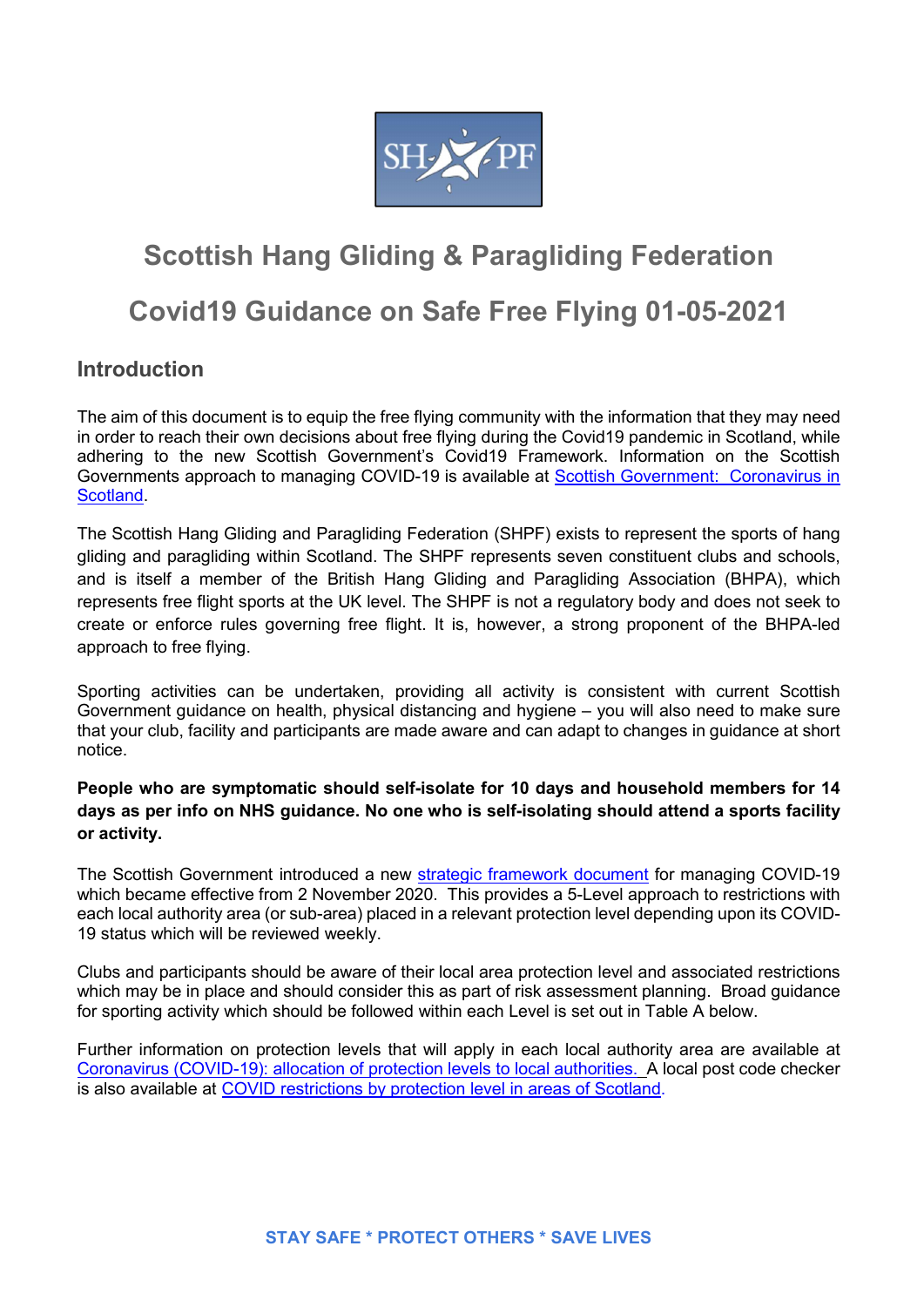## Travel

Participants can travel freely for organised sport and physical activity or informal exercise within their own Local Authority area. See Table A for information on what organised sport or physical activity is allowed at each Level. For informal exercise general household rules should be followed.

## Level 4 guidance

 $\circ$  Participants (all ages) should not drive/be driven in or out of Level 4 areas for the purposes of exercise. Travel in and out of Level 4 areas should only take place during the course of outdoor exercise where it requires the crossing of boundaries, such as walking, cycling, that straddles the boundary of two areas and starts/finishes at the same place.

## Level 3 guidance

o Participants 18 years of age or over (adults), living in a Level 3 area, can travel to other Level 3 areas.

## Level 0-2 guidance

Participants aged 18 years or over (adults) who live in a Level 0, 1 or 2 area should, where possible, minimise unnecessary travel between areas and not travel to a Level 3 or 4 area to take part in organised sport or physical activity.

## Other Information

- Car sharing You should not share a vehicle with anyone from another household, unless you absolutely have to. For further information visit the Transport Scotland website.
- If using public transport adhere to Scottish Government physical distancing and travel Transport.gov.scot/coronavirus-covid-19/transport-transition-plan/advice-on-how-to-travelsafely/
- Public toilets may be open, subject to meeting the government guidance for their operation, however not all toilets will be open.

All activity must be consistent with current Scottish Government guidance on health, physical distancing and hygiene.

## Definitions:

- Organised sporting or physical activity' refers to activities which are undertaken in a structured and managed way following specific rules and guidance of SHPF, local authorities or businesses, who in turn have fully applied related Scottish Government and sportscotland guidance. All organised activity should be overseen by a Covid Officer with documented risk assessments undertaken and mitigating actions put in place to ensure the health, safety and welfare of participants, coaches and officials.
	- o Flying schools and club coaching can resume, while observing physical distancing measures. Guidance for coaches, leaders, personal trainers, and instructors is available at Getting your coaches ready for sport.
	- o Club level and 'online league' competitive flying
- Contact sport or activity is defined as "a sport or activity in which the participants necessarily come into bodily contact or as a matter of course encroach within 2m of one another". Tandem flying is considered a contact sport.
- Non Contact sport or activity is solo flying, when 2m distancing can take place.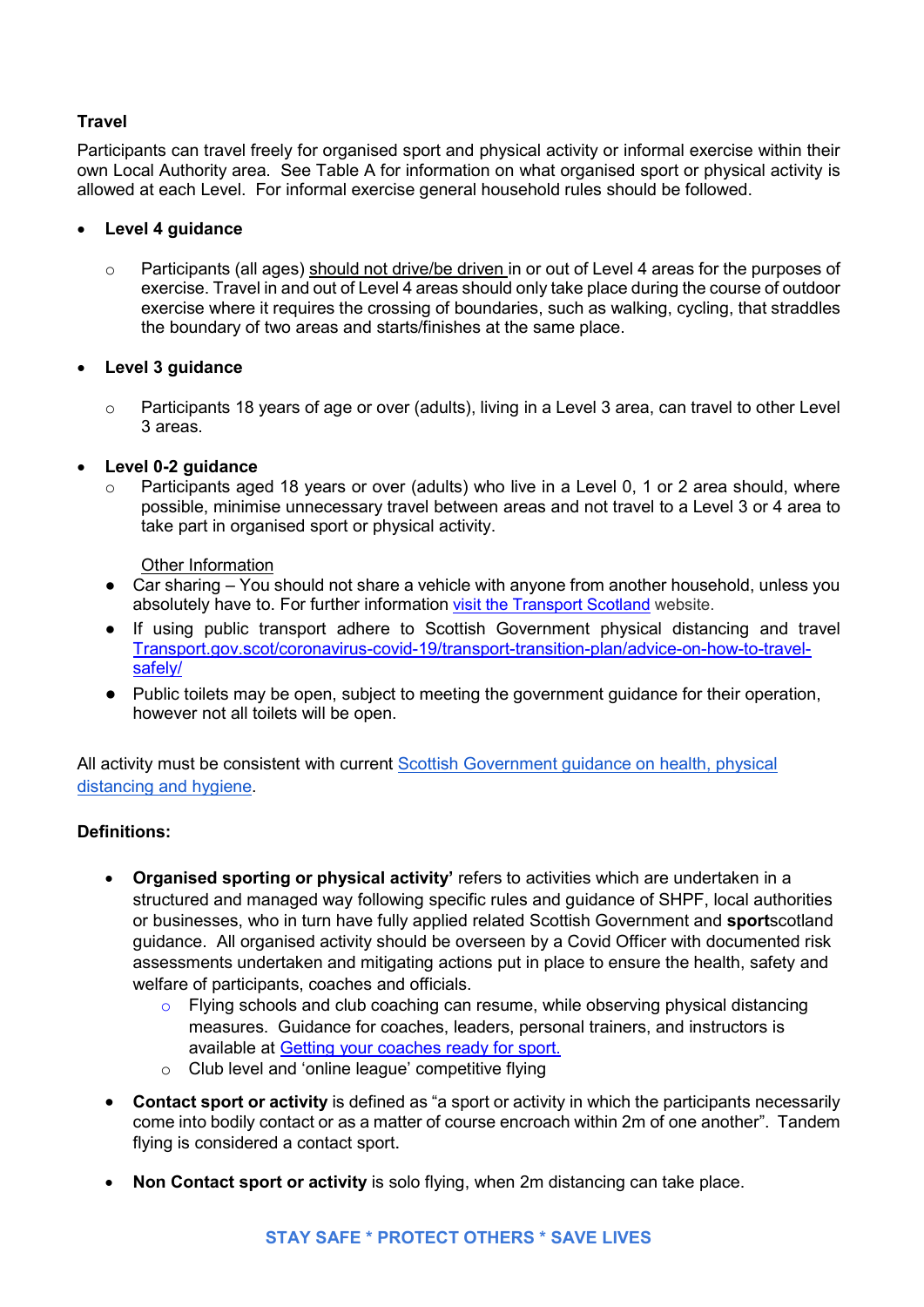## Table A: Sport & Physical Activity Protection Levels

|                                                                                          |                                                                                               |               | Level 0                                                                                                                                          | Level 1                                                                                                                                                      | Level 2 | Level 3                                                                              | Level 4 |
|------------------------------------------------------------------------------------------|-----------------------------------------------------------------------------------------------|---------------|--------------------------------------------------------------------------------------------------------------------------------------------------|--------------------------------------------------------------------------------------------------------------------------------------------------------------|---------|--------------------------------------------------------------------------------------|---------|
| <b>Informal Free</b><br><b>Flying</b><br><b>Activity</b>                                 | Informal<br>Activity can<br>take place,<br>subject to the<br>details in this<br>table and the | <b>Adults</b> | Solo Flying activities which maintain 2m distancing can take place.<br>Tandem flying when the pilot and passenger are from the same<br>household |                                                                                                                                                              |         |                                                                                      |         |
|                                                                                          | protection<br>measures<br>outlined in<br>this document                                        |               | households. See note 1.                                                                                                                          | Tandem flying when the pilot and<br>passenger are from different                                                                                             |         |                                                                                      |         |
| Organised<br><b>Club Coach</b><br>or School led<br><b>Free Flying</b><br><b>Activity</b> | Note 2<br>applies.                                                                            | Adults        |                                                                                                                                                  | All Organised Activities* can take place.<br>This includes activities which could lead<br>to less than 2m distancing from people<br>out with your household. |         | Organised<br>Activities*<br>which<br>maintain 2m<br>distancing<br>can take<br>place. |         |
| Organised<br><b>Indoor</b><br>Coaching<br><b>Events</b>                                  | Note 2<br>applies.                                                                            | <b>Adults</b> | arranged. Note 2 applies.                                                                                                                        | Indoor coaching events e.g. organised<br>low airtime indoor coaching events or<br>reserve repack events. If possible,<br>online coaching events should be    |         |                                                                                      |         |

Where possible, flying should remain local to the take-off site - i.e. cross country flying is only advised when there is a defined plan for retrieval keeping within physical distancing guidance.

Note 1: Tandem flying when the pilot and passenger are from different households. Tandem pilots should not fly with members of more than one separate household per day, face coverings should be worn when physical distancing cannot be maintained and equipment such as helmets, passenger harness, spreader bars should be cleaned appropriately between flying with different passengers.

Note 2: Organised Activities and Events refers to activities and events which are undertaken in a structured and managed way following specific rules and guidance of SHPF, local authorities or businesses who in turn have fully applied related Scottish Government and sportscotland guidance. All organised activities and events should be overseen by a Covid Officer with documented risk assessments undertaken and mitigating actions put in place to ensure the health, safety and welfare of participants, coaches and officials.

## Club COVID19 officer

It is the responsibility of each club committee, and/or deliverer to appoint a responsible person/s, referred to as the COVID officer, to act as the point of contact on all things related to COVID-19. An e-learning module for COVID officers is available to support those undertaking the role.

These guidelines should be read in conjunction with any updated Scottish Government guidance on health, physical distancing and hygiene. Facility operators, clubs and participants should be aware of and can adapt to changes in guidance at short notice. Information on Scottish Governments approach to managing COVID-19 is available at Scottish Government: Coronavirus in Scotland Guidance .

## Clubs and Facilities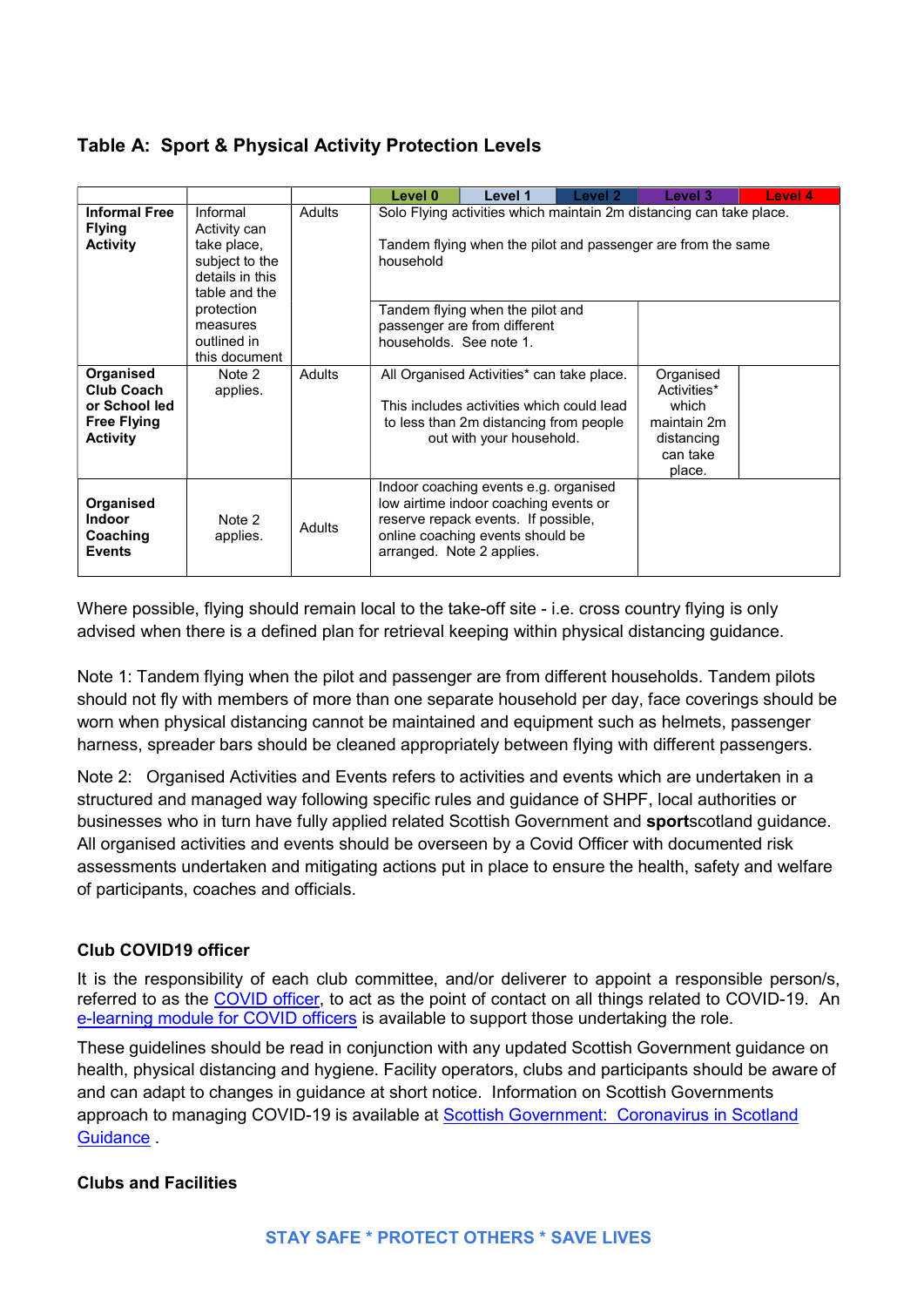To manage a safe return to sport and leisure activities it is a mandatory requirement that all clubs, facility operators and deliverers put in place comprehensive Test & Protect procedures to help break chains of transmission of Coronavirus (COVID-19). Further information is available within this guidance and at Scottish Government: Test & Protect.

## Test and Protect

Test and Protect, is Scotland's way of putting into practice NHS Scotland's test, trace, isolate and support strategy.

- Containing outbreaks early is crucial to reduce the spread of COVID-19, protect the NHS and save lives, and avoid the reintroduction of social and economic lockdown. This will support the country to return to, and maintain, a more normal way of life.
- It is a mandatory requirement that sport facility operators collect the name, contact number, date of visit, time of arrival, and where possible the departure time of all those attending facilities or activities. Where attending as a small household group, the contact details for one member – a 'lead member' – will be sufficient.
- Facility operators should store information for 21 days and share it when requested to do so by public health officers.

A leaflet providing information on the Test and Protect service from NHS Scotland is also available here.

## Meeting Rooms

If it is essential that meetings and training takes place in person, Scottish Government guidance for general workplaces must be followed and a risk assessment should be completed, however we advise against the use of meeting rooms if possible.

IMPORTANT: Do not leave your home to undertake exercise or outdoor activity if Scottish Government advice means you should stay at home because you or someone you live with has or has had symptoms of COVID-19, or you are in the most vulnerable category and have been advised to shield from the coronavirus.

## Flying Law

The CAA's position on General Aviation during the lockdown was published here. General Aviation was precluded by the "Stay at Home" order. Once that order is lifted or eased so that pilots can reach launch, there is no legal obstacle to free flight, as we understand it. The SHPF have been in liaison with the BHPA on this matter and will update the community if anything changes.

#### BHPA and Insurance

The BHPA's advice will be updated on its website and Facebook page. Please bear in mind that some guidance issued by the BHPA relates to England and is not necessarily compatible with guidance in Scotland, which may differ from England.

BHPA members' third-party liability insurance has not changed throughout the lockdown period. However, it is vital to remember that your BHPA insurance only covers you if you are adhering to BHPA rules and the law, and 'take reasonable precautions to prevent any occurrence which may give rise to liability'. The advice of the SHPF to its members is that if you fly out with the guidance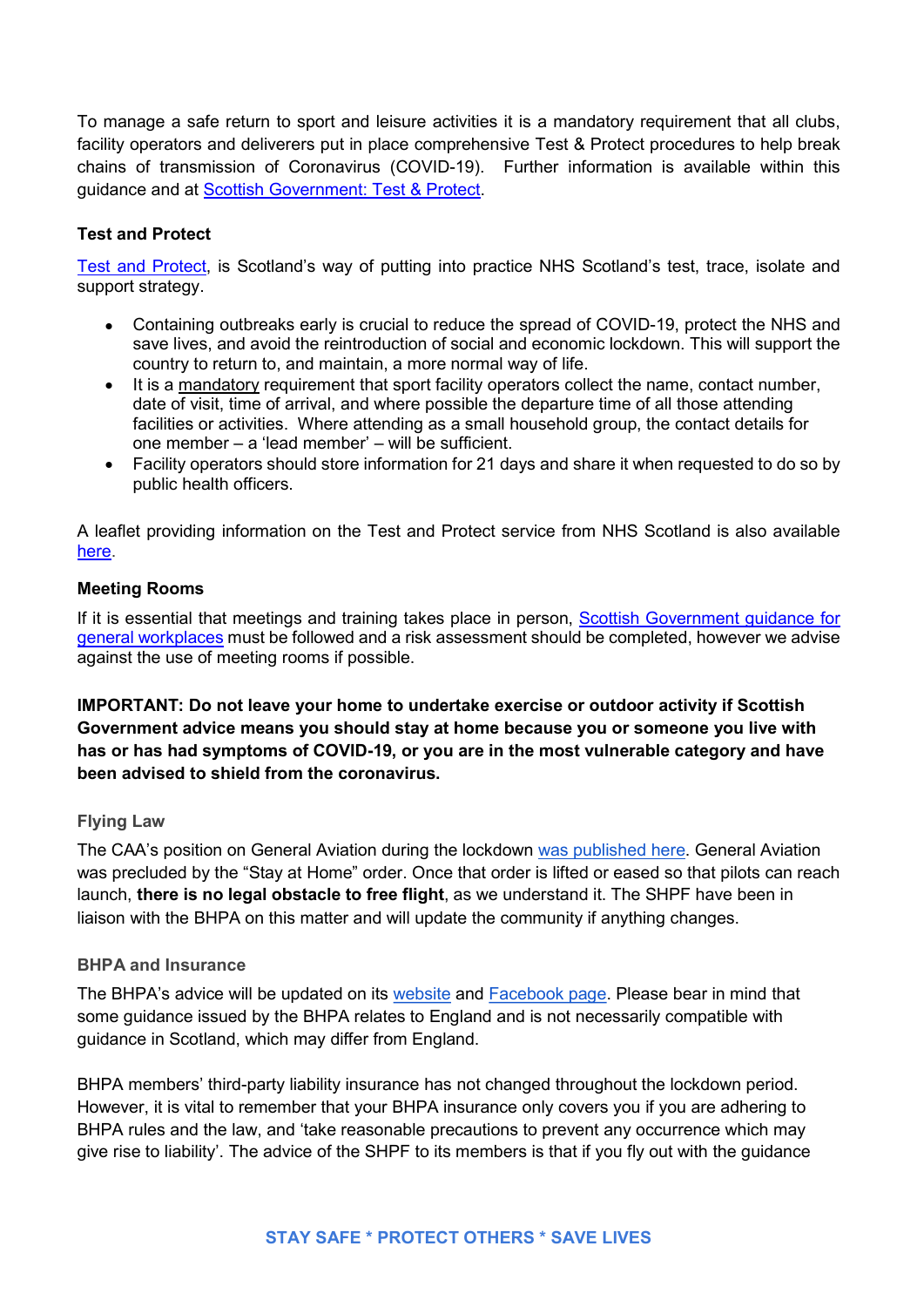offered in this document, with regard to the phases, you may find yourself uninsured in the event of an incident.

## Communication

The SHPF will also seek to inform members as the situation changes. This will allow pilots to respond rapidly to the changing environment, based on the best information available. The SHPF Facebook page is here & website here and also refer to your Club Facebook channels and social media.

## Key Risks

The SHPF perceive three main risks in the return to free flying in a Covid-19 environment. They are:

- 1. Risk of spreading Covid-19.
- 2. Risk of accident and the impact on both pilot and emergency services.
- 3. Risk of reputational damage to our sports.

## 1. Risk of spreading Covid-19

Until a pilot launches, they are basically a hill walker. Please follow the Mountaineering Scotland website for excellent advice on accessing the hills in a Covid-19 environment.

## Physical Distancing

As we go out ground handling and to flying sites. It will be important to adhere to the Scottish Government's physical distancing guidelines of staying at least 2m away from other hillwalkers, pilots and the general public.

Some things to consider:

- Stay at home if you are showing symptoms of Covid-19 or should be self-isolating from contact with someone suspected to be infected with Covid-19.
- If you fall within a high-risk group, do not risk infection through joining others, even though it is outdoors and with special measures in place.
- Bear in mind that you may be asymptomatic, and act accordingly, maintaining social distancing.
- If you wish to fly cross country, think about your retrieve. Hitchhiking and public transport are not good options for the time being. Can you arrange a private retrieve? Fly an out and return or triangle? Be prepared for a long walk!
- Avoid sites with a high footfall of the general public so-called 'honeypots'.
- Don't share vehicles or equipment with other pilots.
- If driving, park your car in such a way as to facilitate physical distancing.
- After completing your exercise/activity return directly to your car (if appropriate) and leave.

## Health, Safety & Hygiene

● Until better data is available, assume the virus is resilient outdoors and take measures to avoid transmission. Follow Health Protection Scotland's guidance regarding hand-washing. Be vigilant with hand hygiene when touching surfaces, such as gates, equipment etc. In particular, use of gloves or alcohol gel/wipes after touching any surfaces.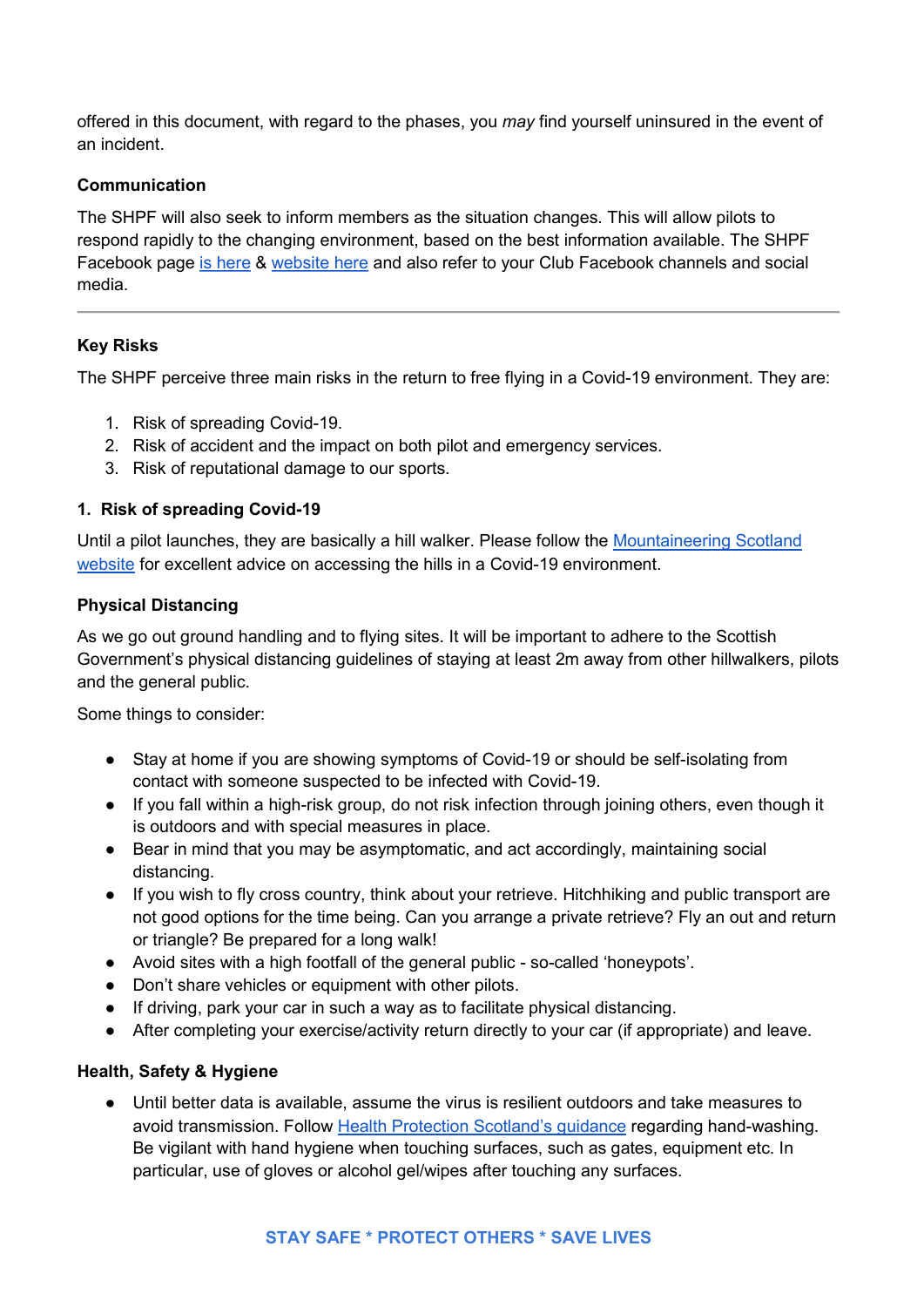- Wash your hands with soap and water for at least 20 seconds before leaving home to go to the facility/venue (or use an alcohol gel if washing hands is not possible). Information on hand hygiene is available at: Health Protection Scotland: Hand hygiene techniques
- If you need to sneeze or cough, do so into a tissue or upper sleeve. Dispose of your tissue into an appropriate bin supplied at the venue or place in a plastic bag and take home.
- Avoid touching your face and ensure to clean your hands with at least 60% alcohol gel when you finish participating
- Hand sanitiser should be at least 60% alcohol based and detergent wipes are appropriate for the surface they are being used on. Cleaning products should conform to EN14476 standard or any detergent is followed by chlorine releasing agent
- Please ensure the first aid equipment has been updated appropriately for the COVID pandemic and first aiders have undertaken appropriate additional training
- Bring your own food and water out with you, as local shops and cafes are only starting to open, and bear in mind that many public toilets may still be closed.
- Further guidance is available at;

Health Protection Scotland: General guidance for non-healthcare settings Health Protection Scotland: Cleaning in a non-healthcare setting Health Protection Scotland: Hand hygiene techniques St. John's Ambulance: Covid-19 advice for first aiders

## 2. Risk of accident and the impact on both pilot and emergency services.

## Currency and Risk Management

The following tools are advised for pilots of all levels as they approach their first flight after a long period of lay-off during lockdown.

- Every activity you partake in should be dynamically risk assessed with the key consideration being safety first, particularly your safety and minimising the risk of infection or transmission.
- Low airtime pilots should consider seeking advice from club coaches.
- One or more sessions of ground handling before your first flight would be an excellent idea.
- Thoroughly check your kit, including that your reserve is secure, and conduct comprehensive pre-flight checks.

After a long period of less flying, none of us is current as we have been. On launch, ask yourself some hard questions:

- Am I unfamiliar with the site?
- Is the launch difficult, daunting, or unforgiving of mistakes?
- Have others ever been concerned about my attitude, competence, or safety?
- Are the forecast or actual conditions even slightly concerning to me?

Now more than ever, avoiding an accident is vitally important. Think about your margins. Temper your ambition. Now is not the time to be pushing your limits, nor to be drawn off the hill just because others are flying and you don't want to miss out. If you answered yes to any of the above questions, consider waiting for a better opportunity to fly with more margin for error; perhaps a morning or evening flight off a known local hill.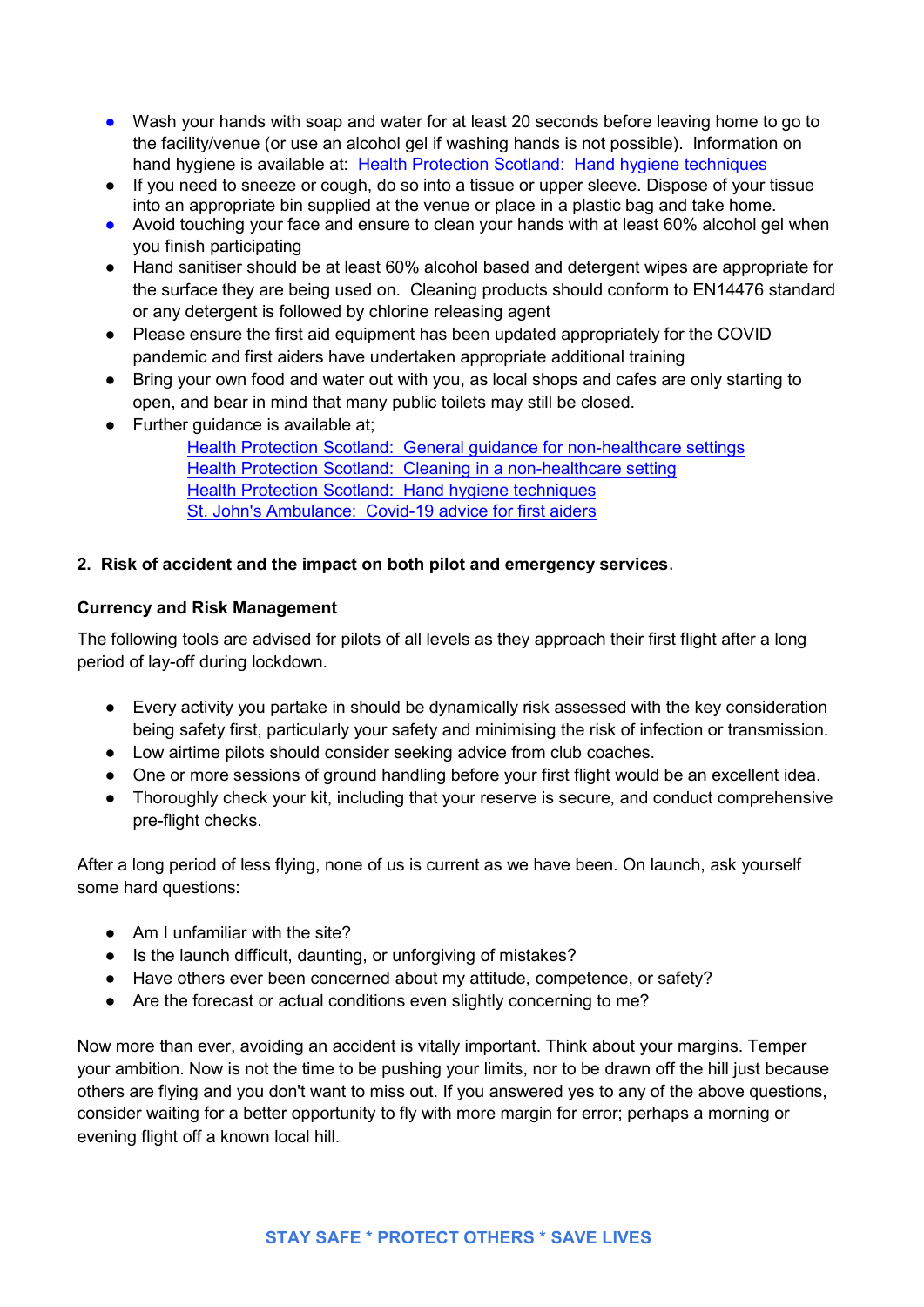If you decide to fly, let someone know your intentions, discuss conditions with other pilots (while adhering to all government advice on safe physical separation), use your SPOT or inReach, and fly with others.

## The Impact of an Accident on You and Emergency Services

The following advice is issued through consultation with Chris diRollo, Chief Medical Officer of the Dundonnell Mountain Rescue Team.

The pressures and restrictions that Covid-19 place on medical staff and emergency services will have a significant impact on the way you would be rescued and treated in the event of an accident.

It is important to consider the following:

- Mountain Rescue assistance may be limited, so plan to be self-reliant in the mountain environment, and should you need assistance be prepared to wait several hours for rescue.
- Familiarise yourself with the Scottish Outdoor Access Code and the rights and responsibilities that exist for the public and for land managers.
- Remember that in the Covid 19 environment, a rescue is likely to place unique stress on the members of all agencies involved. The Scottish Mountain Rescue website is a good source of information about the challenges of mountain rescues in the Covid-19 environment.

"The single biggest issue in rescuing a casualty from an outdoor setting during the current situation is the amount of personnel involved. All rescues are multi-agency, usually involving the Police, Mountain Rescue, Ambulance Service, Coastguard SAR and possibly the Air Ambulance and Fire Service. A casualty that is Covid positive could expose all those people involved and their families that they return to. All rescue personnel will assume that a casualty is positive, so will require full PPE." Chris DiRollo, Dundonnell MRT

## 3. Risk of reputational damage to our sports.

## Landowner Relationships

Remember that our behaviour during the Covid-19 crisis may affect our relationship with landowners for a long time into the future. This will be particularly relevant where special arrangements and vehicular access has been negotiated historically. The key will be to communicate with farmers and other landowners as appropriate. Regional Clubs will know which sites require conversations with particular landowners.

## Outdoor Access

While the Scottish Outdoor Access Code remains in place, please be aware that the access that you have enjoyed across private land previously may not be automatically granted during this crisis. Please read the guidance issued for access during the pandemic.

Please be aware that Forest and Land Scotland (formerly Forestry Commission) car parks were closed under the lockdown and are only starting to open - keep an eye on the Forest & Land Scotland website here.